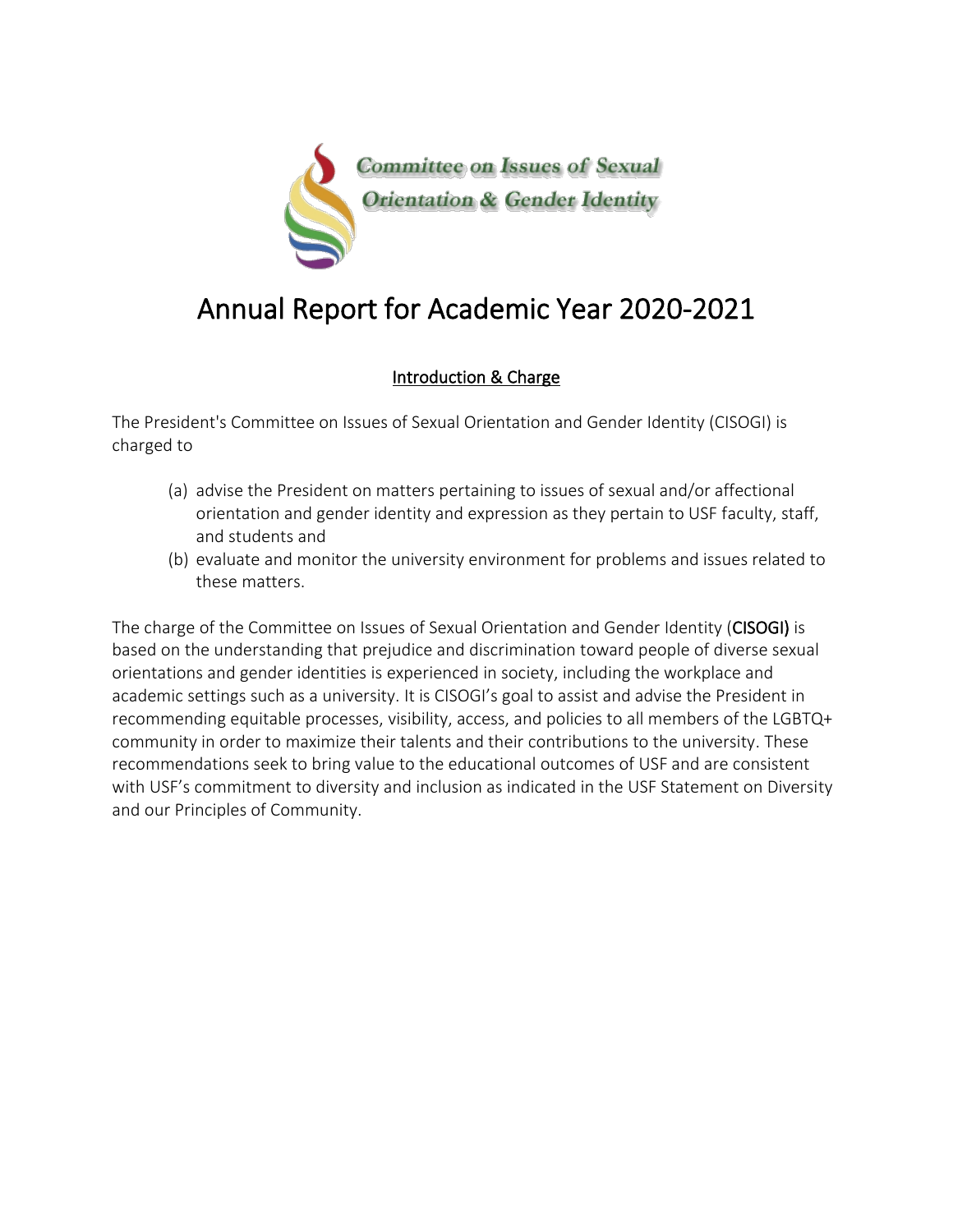#### Accomplishments

During the 2020-2021 academic year, CISOGI met monthly to assess progress on key areas, plan activities, and address new issues as needed. The accomplishments in each of our three areas represent the hard work of multiple students, faculty, and staff members, on the committee and those who worked in collaboration with us for the betterment of our university. The committee was led by co-chairs: Jennifer Iceton and Michael Rogers as well executive committee members: Meg Stowe and Ren Bradley-Tyler.

#### Adapt to the COVID-19 pandemic in order ability to continue carrying out our charge.

• Committee Structure and Meetings: During the pandemic year, CISOGI pulled back on having multiple subcommittee meetings and instead primarily met as one group in order to accomplish the larger committees' tasks while conserving team member's energy as possible. The committee relied upon the CISOGI executive committee and its close partnership with Office of Multicultural Affairs LGBTQ+ Programs Coordinator, Cristina Yelvington, to handle the day to day functions. A positive change was noted that since all meetings were on Teams, it allowed for greater participation from all three campuses.

#### Review relevant policies and resources on campus for LGBTQ+ students, faculty and staff to determine opportunities to address gaps and recommend enhancements.

- Campus Pride Index: We continue to use the national evaluation tool, the Campus Pride Index, which provides a framework for evaluating and monitoring policies and resources that impact the LGBTQ+ community in higher education institutions. This index results in a 5-point scale indicating how welcoming a university is to its LGBTQ+ students, staff, and faculty based on its policies and resources.
- Rating at 3.5 out of 5: Our overall score on the scale has remained at 3.5, indicating that the University of South Florida is a generally LGBTQ+ affirming institution. The Campus Pride Index also has provided guidance on where the university might focus it attention to continue to improve the experience and wellbeing of its LGBTQ+ members. While this score is positive, the Committee recognizes that these resources may not equally accessible to all USF students across our three campuses, such as a residential community for LGBTQ+ and allied students.

## Support the visibility and vibrancy of USF's LGBTQ+ community on campus and in Tampa Bay

Lavender Graduation: CISOGI worked closely with USF Foundation and the Office of Multicultural Affairs to plan the 4th Annual Lavender Graduation for graduating LGBTQ+ and ally students on April 7<sup>th</sup>, 2021. We partnered with the Office of Multicultural Affairs to hold the event in conjunction with annual Audre Lorde event to reach a wider audience and avoid duplication of effort during a pandemic year. The event was held virtually to protect the health and safety of the USF community during the COVID-19 pandemic. A record number of LGBTQ+ graduates (more than 100) registered for the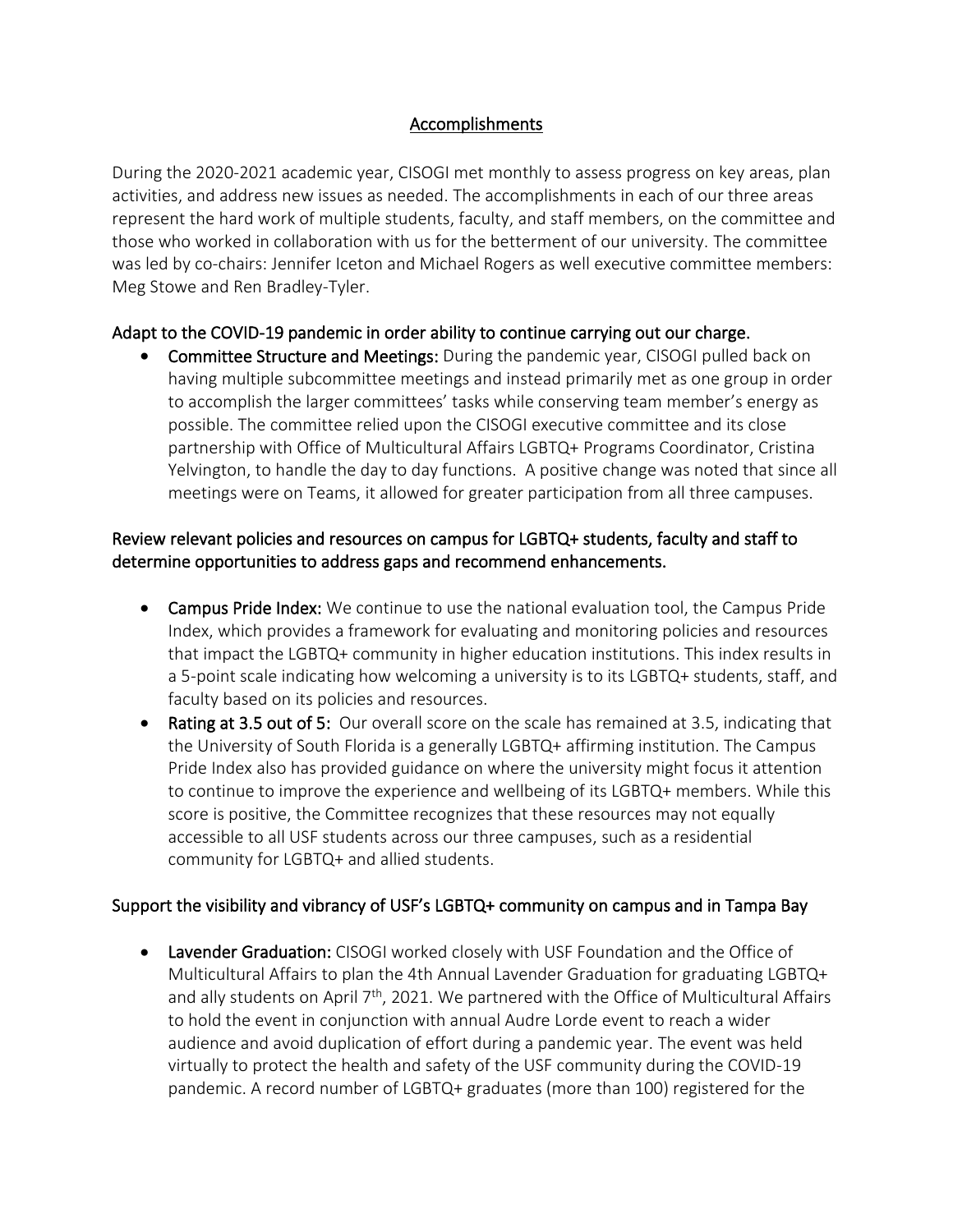virtual ceremony due to our newfound ability to email all students who had been registered to graduate in Spring 2021. Each student was mailed a rainbow stole and a personalized letter of affirmation on the student's achievement and their names were read aloud along with sharing additional information via PowerPoint slide. During the event we also announced the winners of the 2021 USF Pride Awards and the student recipients of LGBTQ+ Alumni scholarship.

- Campus Activities: CISOGI participated in a welcoming event for LGBTQ students in Fall 2020 and the in-person student pride celebration in June 2021. Co-chairs participated in search processes for key positions at the Office of Multicultural Affairs, and met with DIEO as it underwent changes in personnel and structure. Members advocated for key provisions within a name change policy at USF that students who are transgender and/or gender non-binary can utilize to be called their appropriate name within multiple USF systems. The committee also wrote and sent a letter to the president in solidarity with Black faculty and staff who had called for institutional changes to address anti-Black racism at the University of South Florida.
- Community Involvement: As the pandemic continued to make large-scale community events inadvisable, CISOGI decided to continue to postpone organizing a USF contingent to attend Tampa Pride. CISOGI members and guests represented USF at a LGBT Chamber of Commerce event in the summer of 2021.
- Promotion of LGBTQ+ Specific Resources at USF: CISOGI shared information regarding the following resources at meetings, on its Teams page and via email distribution lists
	- o Stonewall Suites Living & Learning Community (Housing & Residential Education)
	- o Queer and Sexuality Studies Minor (Department of Women's & Gender Studies)
	- o Safe Zone Training (Office of Multicultural Affairs)
	- o Special Collection: LGBTQ Studies (Library)
	- o Therapy Groups for LGBTQ+ and Trans/Non-Binary students (Counseling Center)
	- $\circ$  Haven Clinic for LGBTQ+ student health concerns (Student Health Services)
	- o CISOGI and LGBTQ+ Alumni Scholarships (Foundation)
	- $\circ$  LGBTQ+ focused groups for students, current faculty & staff, and alumni (Various)

## OBJECTIVES FOR THE UPCOMING ACADEMIC YEAR

In addition to monitoring LGBTQ+ activities, academics, and issues across the entire USF system, CISOGI plans for the 2021-2022 school year include the following:

- Continue to support the visibility and vibrancy of the USF LGBTQ+ community through multiple efforts, including by organizing our Annual Lavender Graduation
- Increase active participation in CISOGI by university community members and enhance CISOGI's ability to carry out its charges
- Engage in respectful advocacy regarding one or more of the committee recommendations to the president (see next page)